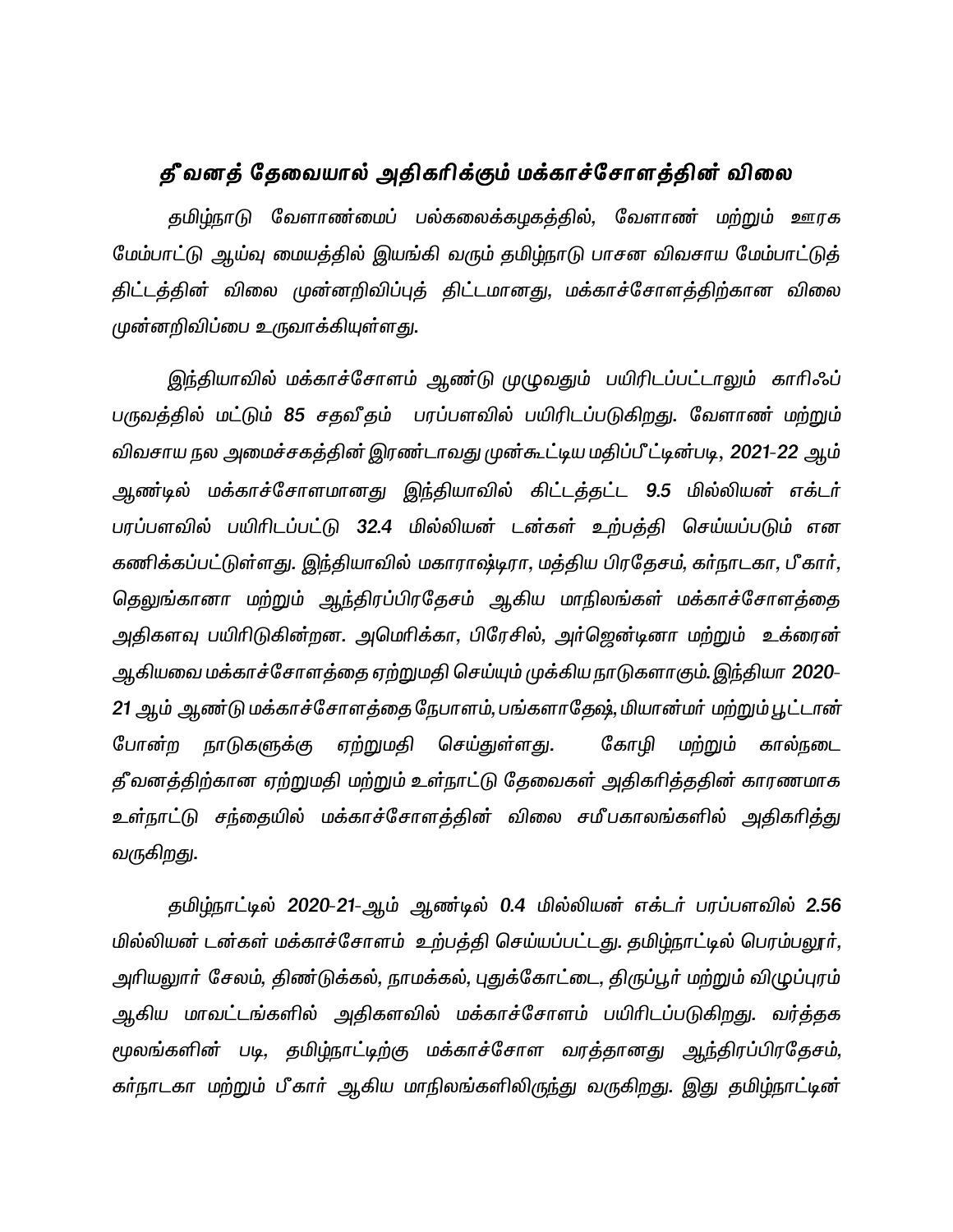மொத்த மக்காச்சோளத் தேவையில் 30 சதவீதம் பங்களிக்கிறது. பீகாரிலிருந்து ஏற்கனவே மார்ச்சில் தொடங்கியுள்ளது. வரை ரி*டிக்கு*ம் என எதிர்பார்க்கப்படுகிறது. மேலும் தமிழ்நாட்டிற்கான, கர்நாடகா மக்காச்சோள வரத்தானது ஆகஸ்ட்டில் தொடங்கும் என எதிர்பார்க்கப்படுகிறது.

விலை முன்னறிவுப்பு திட்டமானது, கடந்த 27 ஆண்டுகளாக உடுமலைப்பேட்டை ஒழுங்குமுறை விற்பனை கூடத்தில் நிலவிய மக்காச்சோளம் விலை மற்றும் சந்தை ஆய்வுகளை மேற்கொண்டது. ஆய்வுகளின் அடிப்படையில், தரமான மக்காச்சோளத்தின் பண்ணை விலையானது ஜுன் முதல் ஆகஸ்ட் 2022-ல் குவிண்டாலுக்கு ரூ.2400 முதல் இருக்கும். எனவே, விவசாயிகள் மேற்கூறிய ஆலோசனையின் **е** 500 அக அடிப்படையில் சந்தை முடிவுகளை எடுக்கமாறு பரிந்துரைக்கப்படுகின்றனர்.

## மேலும் விவரங்களுக்கு, தொடர்பு கொள்ளவும்

அ) உள்நாட்டு மற்றும் ஏற்றுமதி சந்தைத் தகவல் மையம் வேளாண் மற்றும் ஊரக மேம்பாட்டு ஆய்வு மையம் குமிழ்நாடு வேளாண்மைப் பல்கலைக்கழகம் கோயம்புத்தூர்-641 003 தொலைபேசி -0422-2431405

ஆ) இயக்குனர் மற்றும் முனை அதிகாரி தமிழ்நாடு பாசன விவசாய நவீனமாயமாக்கல் திட்டம் நீர் தொழிநுட்ப மையம் தமிழ்நாடு வேளாண்மைப் பல்கலைக்கழகம் கோயம்புத்தூர்-641 003 தொலைபேசி -0422-2431405

### தொழில்நுட்ப விவரங்களுக்கு, தொடர்பு கொள்ளவும்

பேராசிரியர் மற்றும் தலைவர் சிறு தானிய துறை தமிழ்நாடு வேளாண்மைப் பல்கலைக்கழகம் கோயம்புத்தூர் - 641 003. தொலைபேசி எண்: - 0422-2450507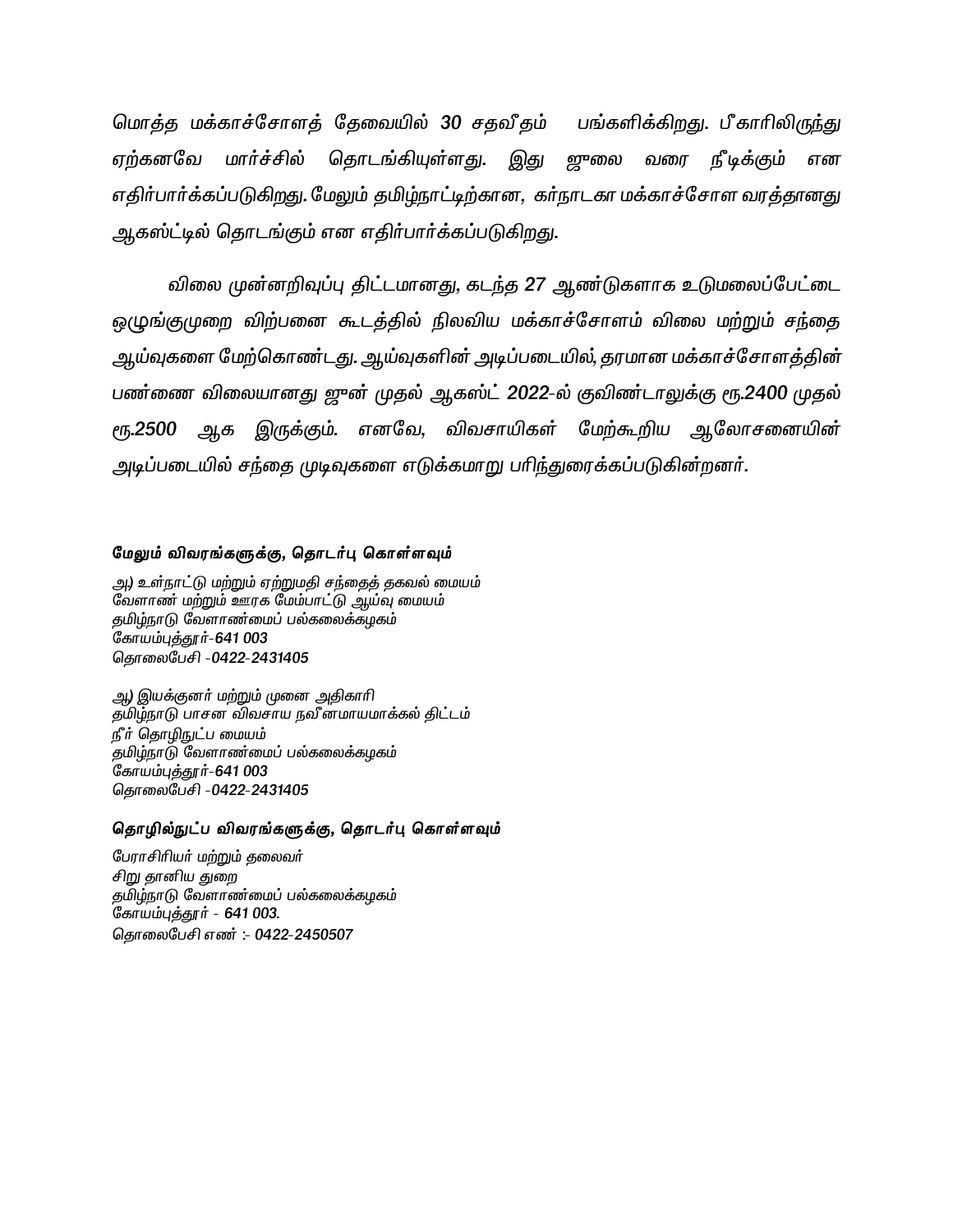# **Feed Demand boosts Maize Prices**

The TN-IAM Project funded Price Forecasting Scheme of the Centre for Agricultural and Rural Development Studies, Tamil Nadu Agricultural University, Coimbatore has developed market advisory for maize.

In India, maize is grown throughout the year and it is predominantly a Kharif crop with 85 per cent of the area under cultivation in the season. According to the Second Advance Estimates of Ministry of Agriculture and Farmers Welfare (2021-22), the area under maize in India, is nearly 9.5 million hectares with a production of 32.4 million tonnes. In India, maize is largely grown in Maharashtra, Madhya Pradesh, Karnataka, Bihar, Telangana and Andhra Pradesh. USA, Brazil, Argentina and Ukraine are the major exporting nations of maize. The major export destinations of Indian maize (2020-21) are Nepal, Bangladesh, Myanmar and Bhutan. The price of maize in the domestic market has increased due to high export and domestic demand for poultry and animal feed.

In Tamil Nadu, maize is cultivated in an area of 0.4 million hectare with 2.56 million tonnes of production during 2020-21. Major maize growing districts of Tamil Nadu are Perambalur, Ariyalur, Salem, Dindigul, Namakkal, Pudukottai, Tiruppur and Viluppuram. According to the trade sources, maize arrivals to Tamil Nadu are from Andhra Pradesh, Karnataka and Bihar and these three states contribute nearly 30 per cent of the total demand of Tamil Nadu. Arrivals from Bihar have already started from the month of March and will extend up to July and Karnataka arrivals will commence from August'22.

The Price Forecasting Scheme has analyzed the maize prices that prevailed in Udumalpet Regulated Market for the past 27 years. As per the analysis and